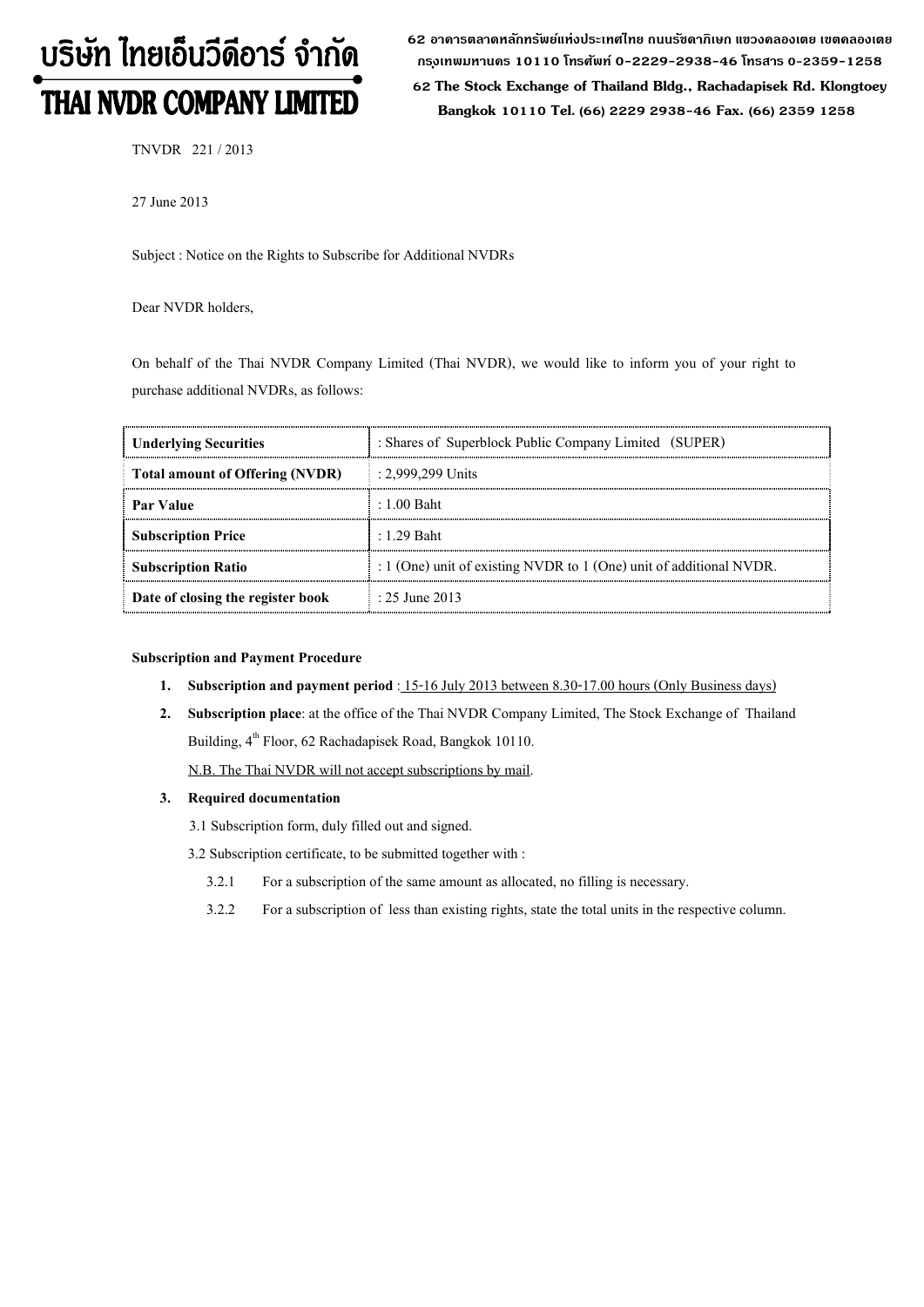## **4. Payment**

**Subscription for full entitlement or less than the entitlement**, please make payment by one check or one cashier check which is collectable through clearing house in Bangkok. The check or cashier check shall be dated from 15 to 16 July 2013. Indicate the subscription date and make it payable to

# *"Superblock Public Company Limited".*

**5.** If NVDR holders fail to exercise their rights or make a payment within the allotted time schedule, or the check or cashier check is not honored, it shall be deemed that such NVDR holders do not wish to exercise their subscription rights. Thai NVDR shall thus regard the subscription as being void.

Should you need any further information, please do not hesitate to contact Thai NVDR Company Limited at 02-229-2800 Ext. 2938-46.

Sincerely yours, Thai NVDR Company Limited

Proham Clarchayn

(Pichaya Chomchaiya) Head Depository Department The Stock Exchange of Thailand

Enclosure : 1. Subscription Form for NVDR Right Issues 2. Subscription Certificate